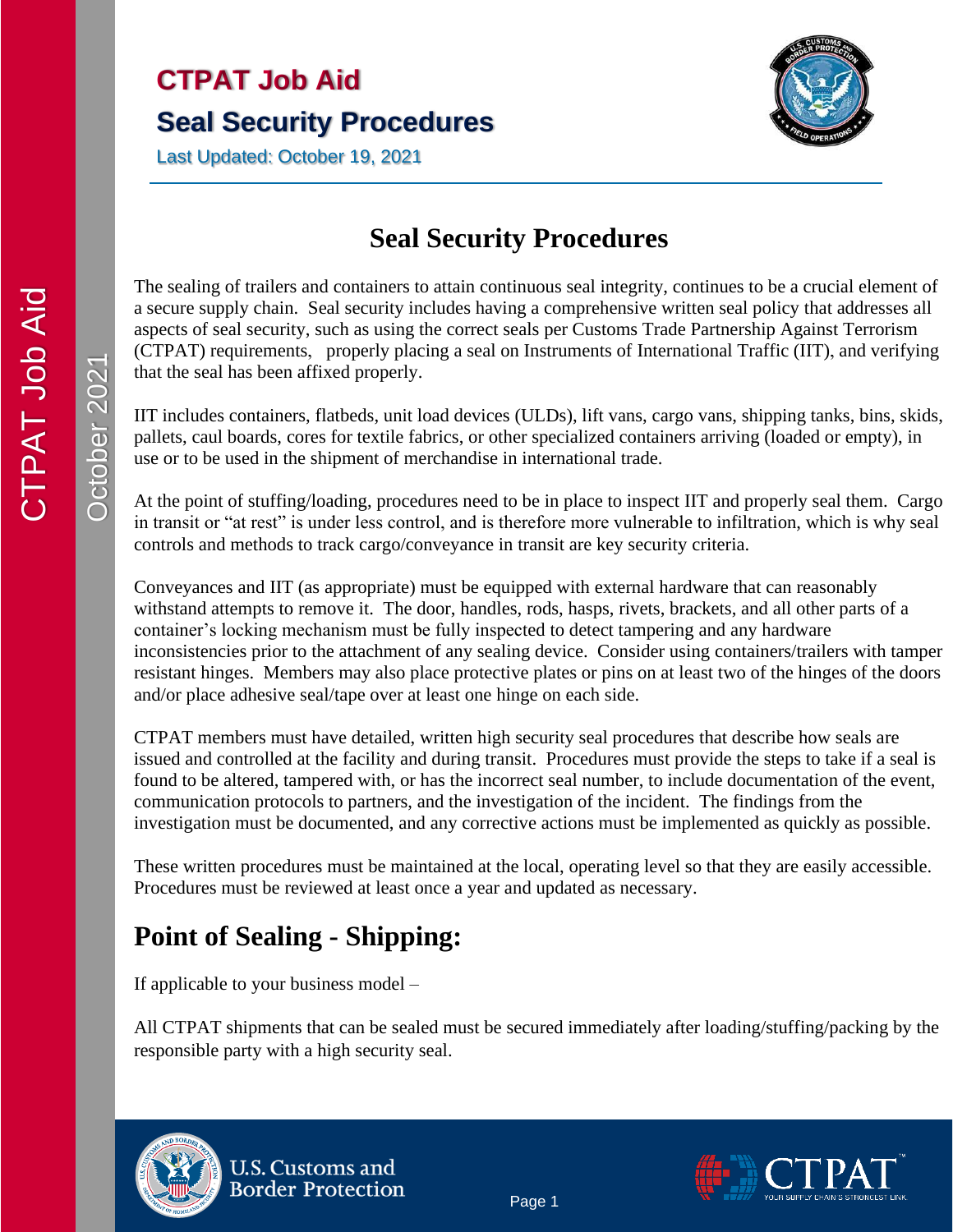

Last Updated: October 19, 2021

Any packaged IIT that can be sealed must be sealed. Some packed ITT cannot be sealed, such as flatbed trailers, and other modes of transportation may vary with certain types that can be sealed and others that cannot. If a tank container has openings that can be sealed, they must be sealed and the party that fills the container is responsible for sealing it. When cargo is transported through sealable air cargo/IIT containers such as ULDs, high security seals must be used.

In cases where cargo is not transported in a ULD, security methods must be implemented to ensure, to the greatest extent possible, that the cargo is tamper-resistant and/or evident.

All seals used must be securely and properly affixed to IIT that are transporting CTPAT member's cargo to/from the United States.

Seals used must meet or exceed the most currently ISO 17712 standards for high security seals (qualifying cable or bolt seals are acceptable).

Documentation regarding the compliance standard must be maintained on file for verification (acceptable evidence of compliance is a copy of a laboratory testing certificate for ISO high security seal standard).

Upon receipt of seals, an inventory must be conducted, and the seals must be logged in a seal log.

Management of seals must be restricted to authorized personnel and stored in a secured storage area.

Upon issuance of seals, the seal log must be updated with the seal usage information.

Company management or a security supervisor must conduct audits of seals that includes periodic inventory of stored seals and reconciliation against seal inventory logs and shipping documents. All audits must be documented.

As part of the overall seal audit process, dock supervisors and/or warehouse managers must periodically verify seal numbers used on conveyances and IIT.

All parts of a container/trailer's locking mechanism must be fully inspected to detect tampering and any hardware inconsistencies prior to the attachment of any sealing devices.

Only a designated person who has received seal security training may affix the seal to the IIT, 1) witnessed by another person to ensure it has been properly affixed and 2) using CTPAT's View, Verify, Twist, Tug (VVTT) Seal Verification Method to ensure the seal is the correct seal number, uncompromised, and properly affixed to the loaded container/trailer.







CTPAT Job Aid

**DIPAT Job Aid**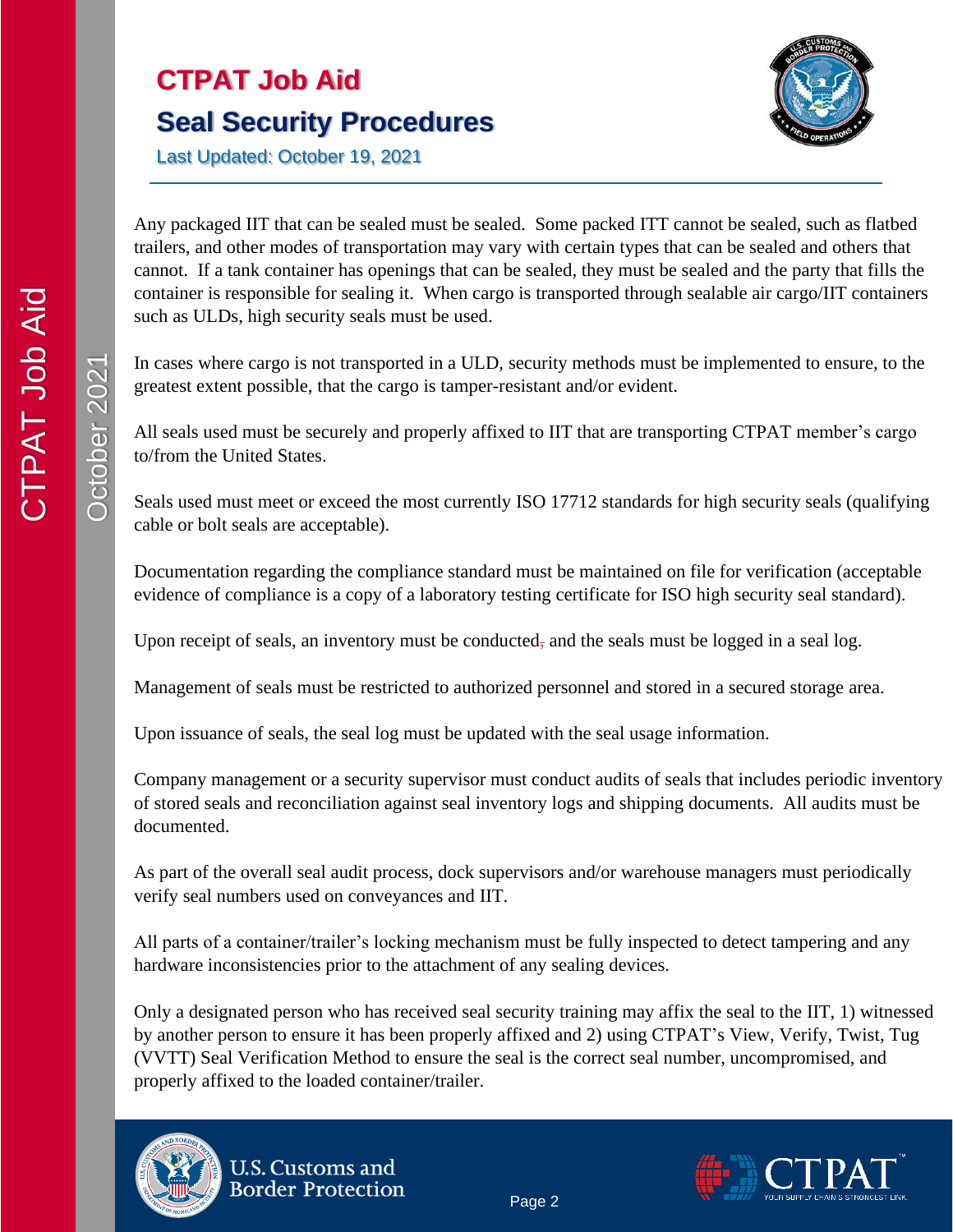# **CTPAT Job Aid Seal Security Procedures**



Last Updated: October 19, 2021

The high security seal used must be placed on the Secure Cam position, if available, instead of the right door handle. The seal must be placed at the bottom of the center most vertical bar of the right container door.

Security Technology, such as a Closed-Circuit Television (CCTV) system should be used to monitor secure sensitive areas/access points such as seal storage areas and record the sealing process.

As documented evidence of the properly installed seal, digital photographs should be taken at the point of stuffing. To the extent feasible, these images should be electronically forwarded to the destination for verification purposes.

Seal numbers should be electronically printed on the Bill of Lading (BOL) or other shipping documents. Requiring the seal number to be electronically printed on the BOL or other export documents, helps guard against changing the seal and altering the pertinent document(s) to match the new seal number.

Seal numbers assigned to specific shipments should be transmitted to the consignee prior to departure.

For certain supply chains, goods may be examined in transit, by a foreign Customs authority, or by CBP. Once the seal is broken by the government, a process must be in place to record the new seal number applied to the IIT after examination.

The driver must immediately notify dispatch when a seal is broken, indicate who broke it, and provide the new seal number.

The shipper must note the replacement seal number in the seal log.

If any discrepancies, altered or tampered seals are discovered, hold for an investigation, investigate the discrepancy and follow-up with corrective measures (if warranted).

A notification protocol must be in place to report compromised seals and/or containers to the assigned Supply Chain Security Specialist (SCSS), closest Port of Entry, any pertinent law enforcement agencies, and business partners that may be part of the affected supply chain. Notification to CBP must be made as soon as feasibly possible and in advance of any conveyance or IIT crossing the border. Notification procedures must include the accurate contact information that lists the name(s) and phone number(s) of personnel requiring notification, as well as contact information for law enforcement agencies.



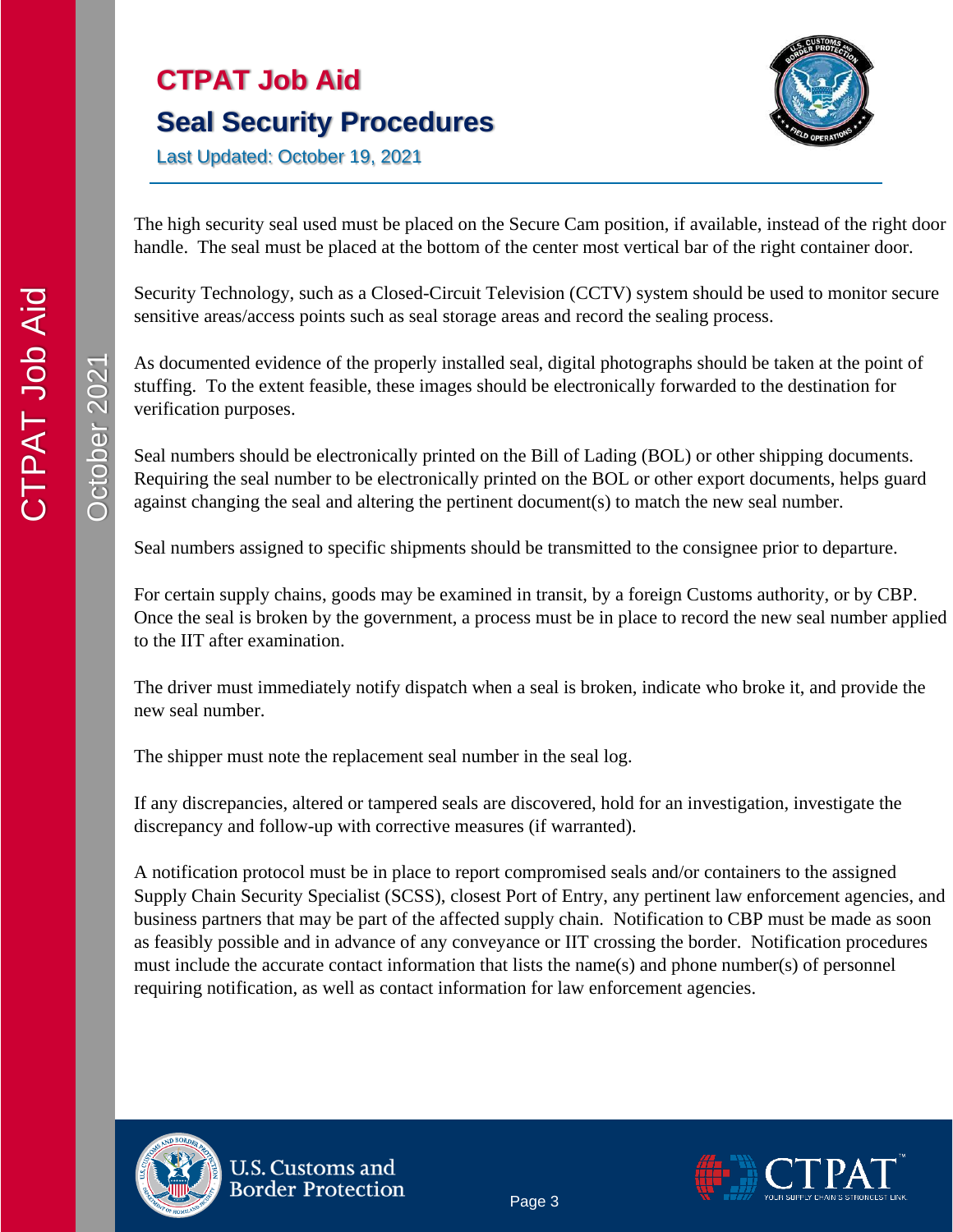# **CTPAT Job Aid Seal Security Procedures**



Last Updated: October 19, 2021

#### **Point of Receipt - Receiving:**

If applicable to your business model –

When picking up/receiving sealed IIT (or after stopping), verify the seal is intact with no signs of tampering.

Confirm the seal number matches what is noted on the shipping documents.

Prior to cutting the seal on inbound shipments, CTPAT's VVTT Seal Verification Method should be utilized to ensure the seal is the correct seal number, uncomprimosed, and properly affixed to the loaded container/trailer.

If any discrepancies, altered or tampered seals are discovered, hold for an investigation, investigate the discrepancy and follow-up with corrective measures (if warranted).

A notification protocol must be in place to report compromised seals and/or containers to the assigned SCSS, closest Port of Entry, any pertinent law enforcement agencies, and business partners that may be part of the affected supply chain. Notifications to CBP must be made as soon as feasibly possible. Notification procedures must include the accurate contact information that lists the name(s) and phone number(s) of personnel requiring notification, as well as contact information for law enforcement agencies.

## **Transportation:**

If applicable to your business model –

When picking up sealed IIT (or after stopping), verify the seal is intact with no signs of tampering.

Confirm the seal number matches what is noted on the shipping documents

If any discrepancies, altered or tampered seals are discovered, hold for an investigation, investigate the discrepancy and follow-up with corrective measures (if warranted).

A notification protocol must be in place to report compromised seals and/or containers to the assigned SCSS, closest Port of Entry, any pertinent law enforcement agencies, and business partners that may be part of the affected supply chain. Notification to CBP must be made as soon as feasibly possible and in advance of any conveyance or IIT crossing the border. Notification procedures must include the accurate contact information that lists the name(s) and phone number(s) of personnel requiring notification, as well as contact information for law enforcement agencies.